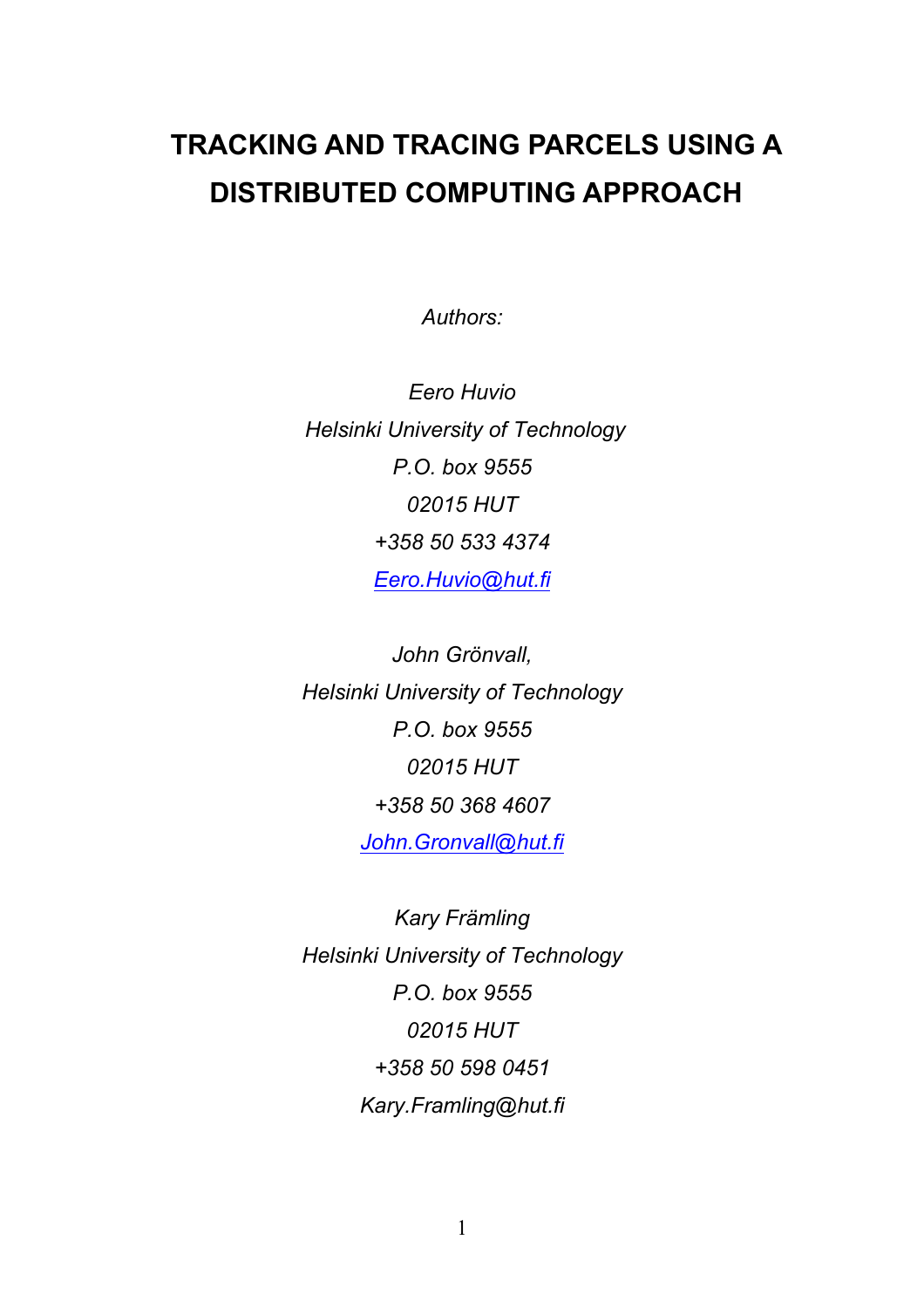# **ABSTRACT**

When managing a supply chain or an assembly site there is a demand both for the supplier and the customer to know exactly where along the transportation route the deliverables are.

Some companies offer tracking systems for the whole supply chain, from source to destination. These types of solutions require a centralized server where the tracking data is gathered. The server is maintained by a service-provider, which usually is neither the supplier nor the customer of the product. The introduction of a third party in the supply chain could result in delays or failure in data integrity during the delivery process.

In our paper we propose a lightweight distributed system that allows for automatic notification of a parcel's movements directly to the server of the "owner" of the parcel (usually the sender or receiver of the parcel), without the need of a third party service provider. The concept allows for efficient tracking and dynamic management of the product throughout the whole transportation process.

The Java programming language provides tools for making small, distributed software applications. The software presented in the paper tackles these logistics problems by opening a direct connection between the tracking-checkpoint and the server of the parcel's owner. In this manner the owner of the parcel gets rapidly updated about the shipment's whereabouts. If the owner is alarmed from the checkpoint he can notify appropriate members of the supply chain of the error at an early stage, thus making the whole delivery process more reliable.

The key to our system lies in coding the server location in an RFID-tag or a bar code on the deliverable itself.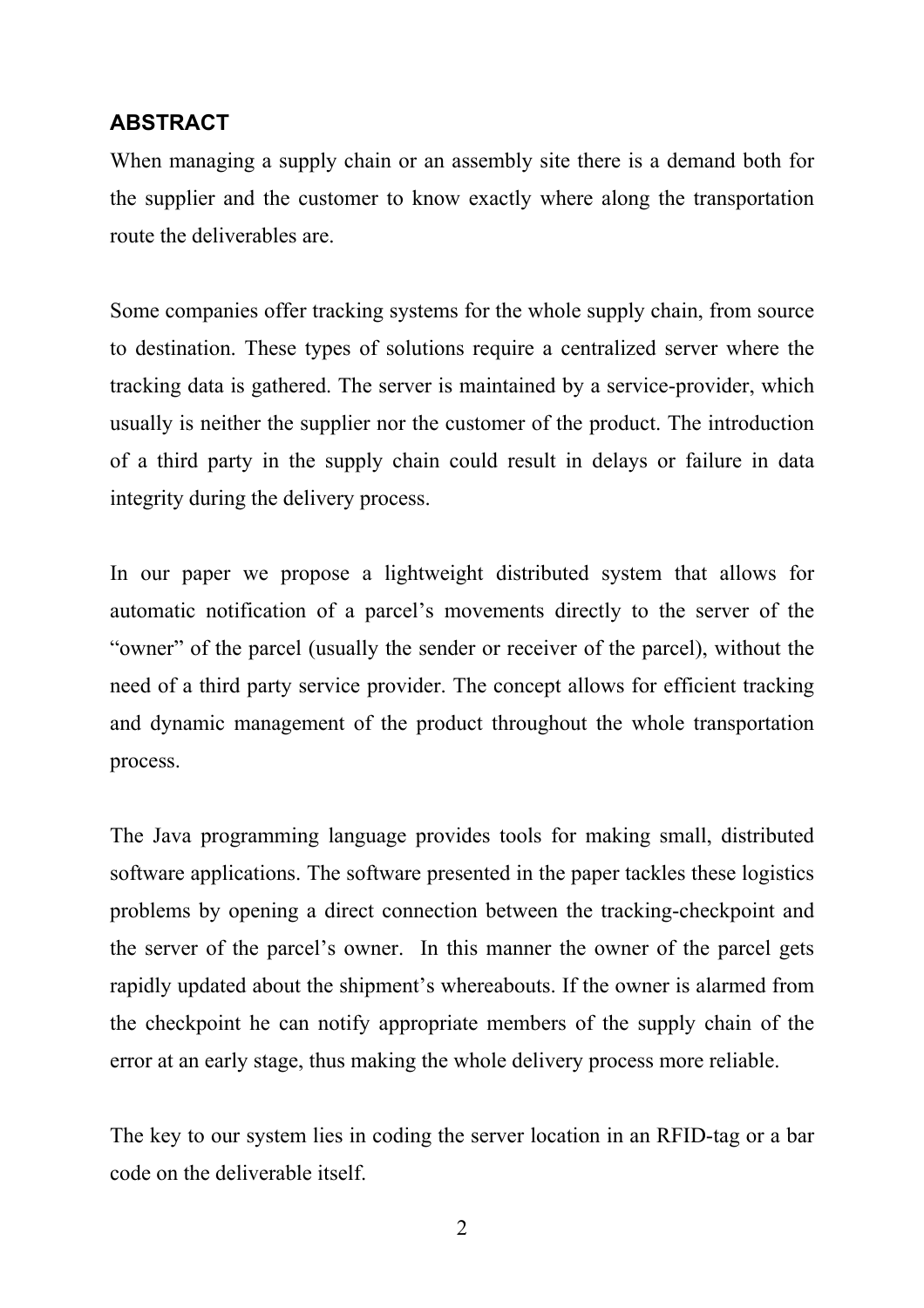# **1. INTRODUCTION**

The complexity of the supply chains in global industry has meant an increasing interest in improving their manageability (Artto et al., 1998). Parts and materials are sought after all over the world and the supply chain is living all the time; business partners come and go (Christopher, 1998).

With requirements of product life cycle management becoming stricter (EU On-Line, 1999) and maintenance becoming more complex due to the diversity of product variants (Bowersox et al., 2000) together with the necessity to improve on product traceability (Töyrylä, 1999), a lot of information about the items is needed. The information should be promptly available on the Internet.

Perhaps the most important information that should be available on-line is tracking data. This is especially important in the project industry where materials have to be on the site at the time required; if deliveries are lost or delayed without the managers being informed, the project may suffer major setbacks (Kärkkäinen at al., 2001).

The members of a supply chain are in many cases independent companies that concurrently participate in multiple supply chains. Building a network for information sharing or a tracking network is therefore a complicated task. Furthermore, allowing an external party to manage the tracking information can be difficult to accept for some companies (Euwe and Wortmann, 1998).

Collaborative information gathering and sharing, where all participants can decide themselves what information they want to share and with whom, could be a solution for many of the aforementioned problems. Using a peer-to-peer type of connection to link the members of the chain and transferring the data directly between the parties also removes the need for a third party server.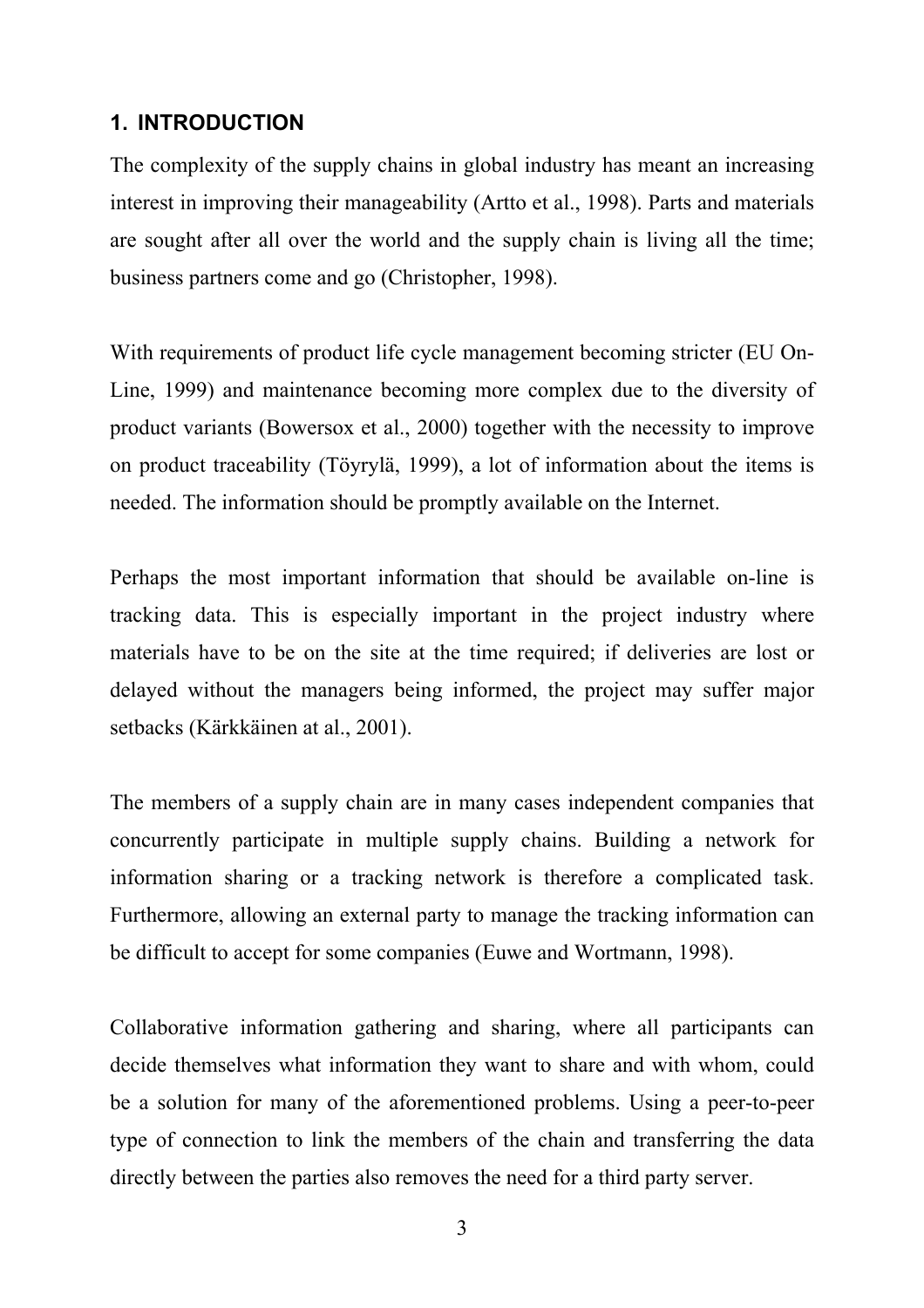The aim of the Dialog project at the Helsinki University of Technology is to create a lightweight distributed system for information sharing by using peer-topeer connections for product tracking. The method is founded on data stored in an RFID tag. The data consists of an identification number and a network address for each item that shall be traced.

# **2. BACKGROUND**

The need for tracking and tracing items along the supply chain has been long since recognised and logistic companies have therefore set out to offer tracking and data gathering services to solve the problem. The academic communities along with standardisation organisations are also actively taking part in efforts to create global identification methods for items. The standards developed mainly concern identification of items and as such, do not directly define any connection to product tracking systems.

## **2.1. Proprietary solutions - the centralized approach**

Companies such as Savi Technologies that have their business focus set on developing supply chain management systems on a global scale, usually build their systems around one server which functions as a central storage vault for all of the tracking data. (Savi, 2002).

This centralised approach to item tracking can result in rather proprietary solutions often meaning that the companies only can track shipments that are managed by themselves. On the other hand, involving a third party in the data gathering process could also be considered a risk, not all companies are keen on allowing another company to handle their data.

Larger scale companies that have built a tracking system of their own usually have a similar approach, with the same problems (Coia, 2001; Booker, 1999). For instance they may not be able to share their information with their partners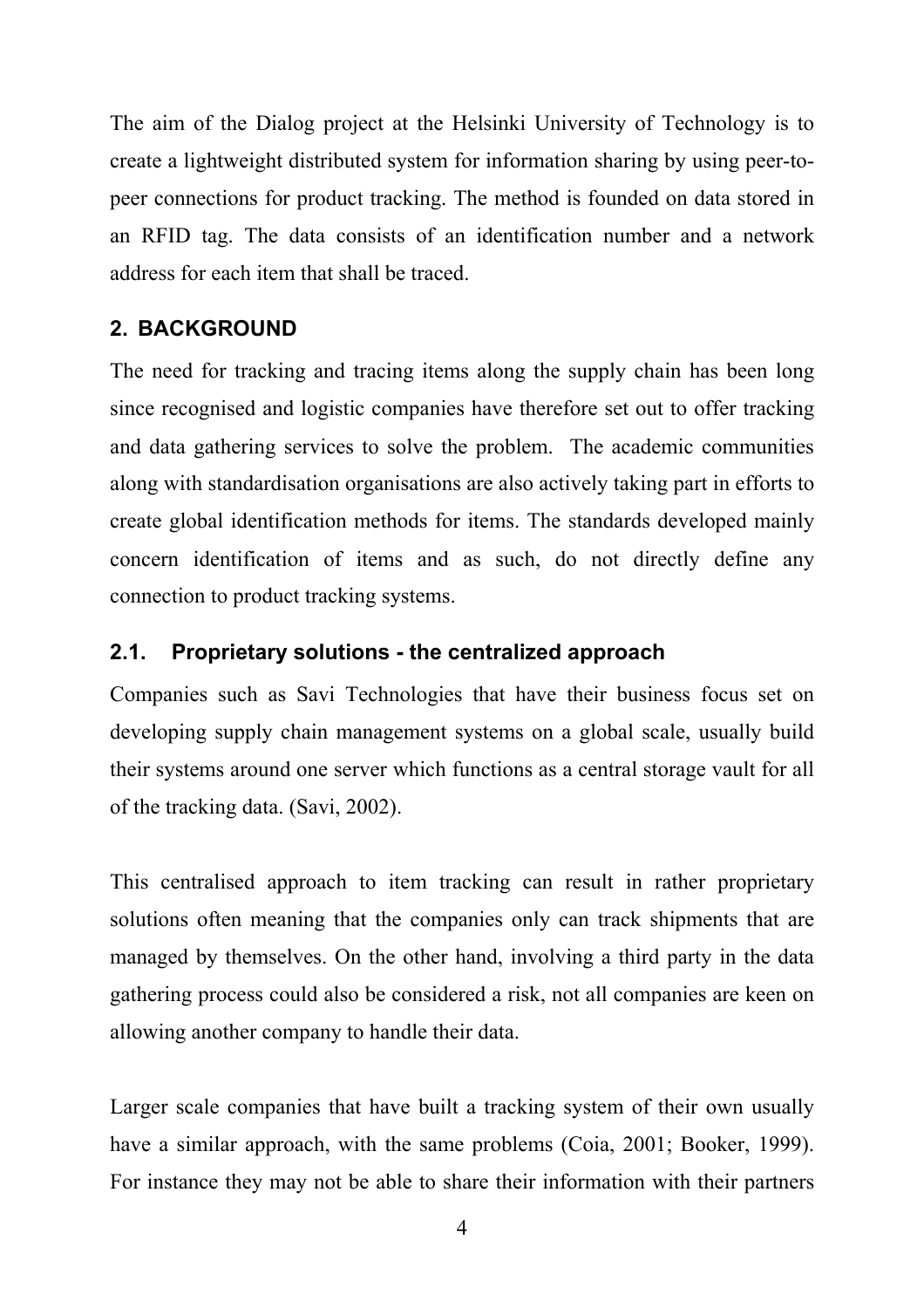without restructuring the data to suite the individual formats and needs of each. In general the companies co-operating in the logistics chain must agree on certain pre-meditated means by which they exchange information. This makes the system inflexible for changes and expansion.

# **2.2. Product identification standards**

The European Article Numbering Association (EAN) is one of the major standardisation organisations that develop item identification methods. Its identification numbering system Global Trade Identification Number (GTIN) is in use in most parts of the world. The Auto-ID centre at Massachusetts Institute of Technology is working on a global method of identification an Electronic Product Code (EPC).

# 2.2.1. Global Trade Identification Number

EAN and its North-American counterpart: the Unified Code Council (UCC) has created the Global Trade Identification Number (GTIN), which is printed as a barcode on the product and identifies the manufacturer of the product together with an identification number. The GTIN codes are in use all over the world, although North-American codes are not compatible with the codes in other parts of the world. (EAN Int., 2001)

## 2.2.2. Electronic Product Code of the Auto-ID centre

The very interesting research by the Auto-ID centre at MIT has also been an interesting reference for us. Whereas the Auto-ID centre is developing a scheme for a larger scale identification system, an 'Internet of things', we have chosen a less ambitious goal to identifying the object of interest (Brock, 2001).

Instead of using large numbers to create the code that uniquely identifies the item, we only store information about the location where further data about it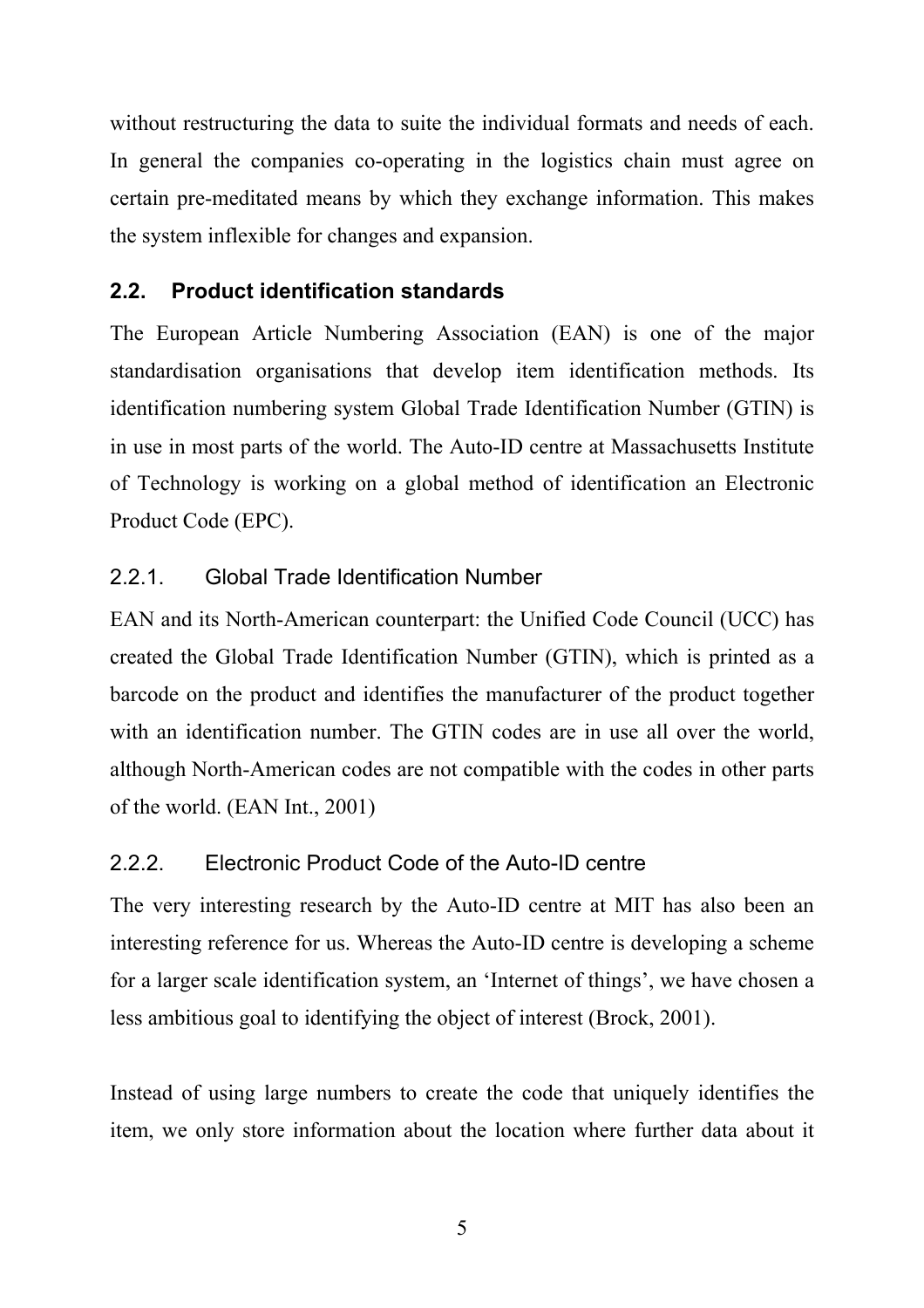can be found. This leaves the choice of what data to share and with whom to the maintainer of the product database.

# **2.3. Product identification technologies**

Different identification technologies that allow for automated identification exist but none of them is totally superior to the other at the moment; longer reading distance and easier reading correlate well with the price. The technology most frequently used today is barcodes, but Radio Frequency Identification (RFID) tags have gained popularity as they have become more affordable.

# 2.3.1. Barcodes

Barcodes are by far the most common way of tagging parcels and their advantages are undisputable, they are inexpensive and the reading distance is reasonably good. The disadvantage of barcode technology is mostly related to wear and tear, the labels can become unreadable when subjected to harsh handling environments.

We use barcodes mainly to store a backup copy of information written into the RFID tag. Although there is a multitude of different barcode formats to choose from, we have decided to use CODE 128 because of its ability to store the full range of ASCII-characters. CODE 128 also allows for longer strings of characters that might be necessary if the address become complicated.

# 2.3.2. RFID technology

Radio Frequency Identification is based on wireless communication in radio frequencies. The system consists of a reader and a tag that reacts to the electromagnetic field or impulse that the reader emits. Every tag can contain a limited amount of user defined data. The data is stored in a chip that is powered by an inductive loop or a small battery. The reading distances for a tag can be anything up to a 100 meters depending on the type of tag. (ISO/IEC, 2000)

<sup>6</sup>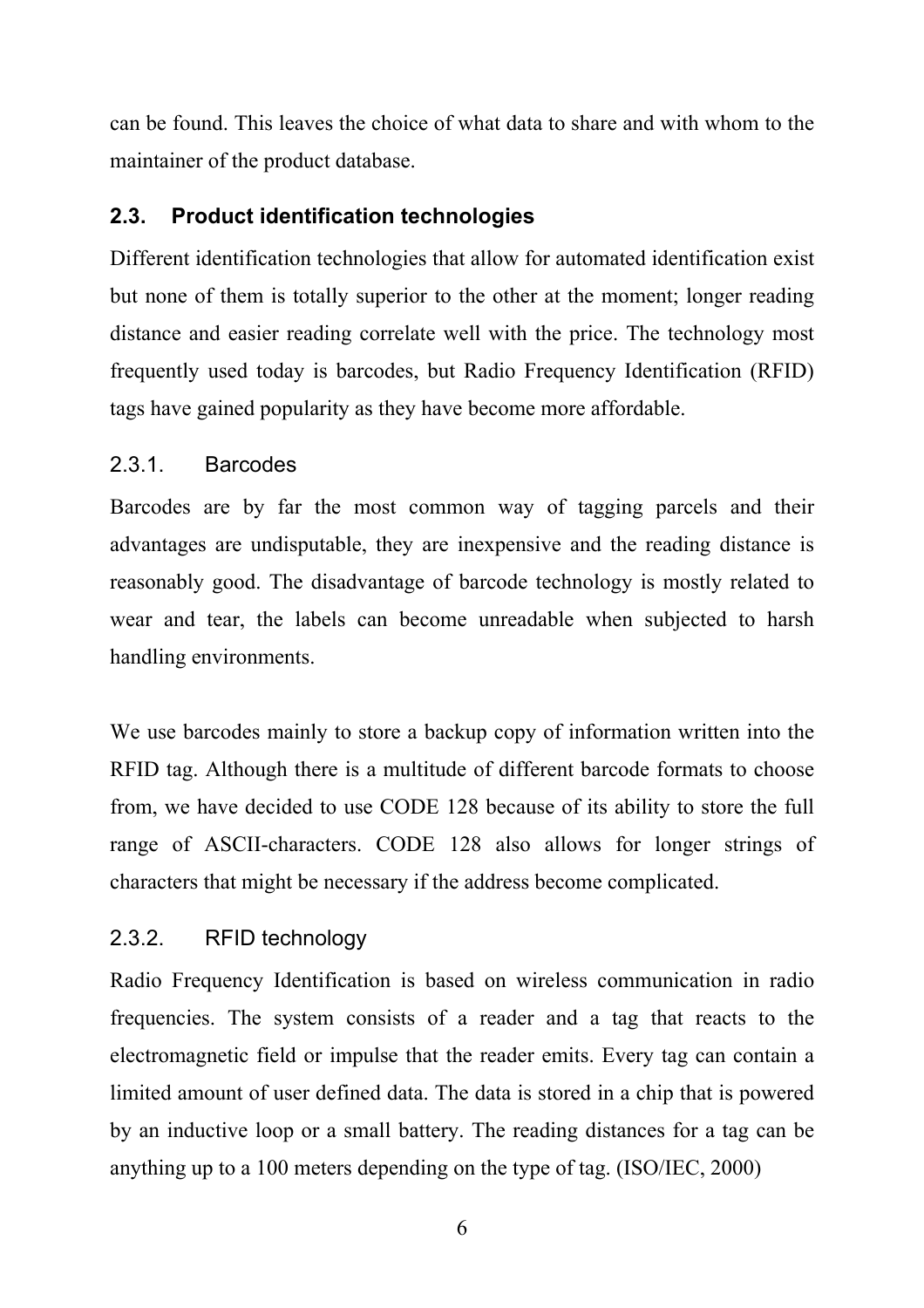Cost, reading distance and the amount of data stored are the main parameters that have to be considered when choosing the type of RFID technology to use. Our system is not limited to a specific type of tag however, the usability of a certain RFID technology is only limited by the amount of data that can be stored in the tag; the data structure we use must obviously fit into the available memory.

#### **3. THE DIALOG CONCEPT**

Having considered the current practices in product data management and product tracking we set out to develop a different system that would make it possible to have tracking information readily available to whoever is authorized to view it, whenever and wherever it is needed the most.

In our project we abandon the centralized model and concentrate our efforts on developing a distributed, peer-to-peer type of information sharing. We equip the parcel with a tag that contains information about where on the network additional data about the package can be found. When the parcel with the tag passes a checkpoint, an automatic location update together with the checkpoint reading time is entered in the package initiator's database tables. The event has thus automatically been logged.

The real advantage of the concept is that the owner of the checkpoint is insignificant, the checkpoint does not segregate the parcels passing through it. Whoever owns the parcel receives an automatic location update in the company database. Spanning the tracking over multiple companies and sharing the tracking responsibility in this way becomes feasible with P2P technology. Using this type of flexible information sharing means that alerts of mishaps and delays can swiftly be conveyed to those concerned and appropriate action can be taken.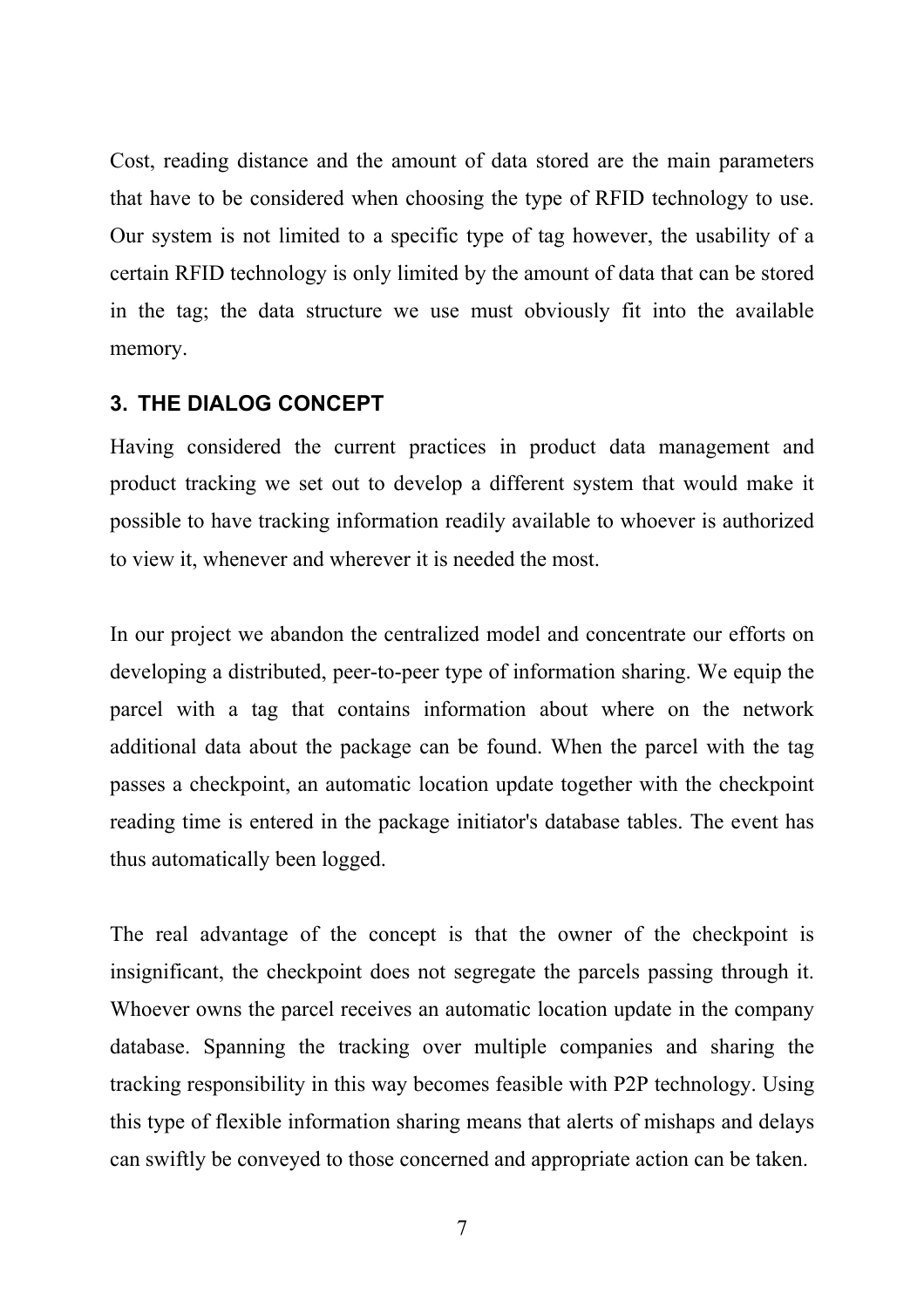## **3.1. Giving the product an identity**

The address stored in the tag with the package has the following structure: *id@uri*, where the *id* is a constant identifier with local scope making sense only to the company specified in the Unified Resource Identifier *(URI)* (Främling, 2002). It is possible to add other information to the address, concerning the services like protocol specification, port number and a directory tree.

A typical example of the address structure could be as follows: [5005744@dialog.hut.fi:1099](mailto:5005744@dialog.hut.fi:1099). Here the number 5005744 is the internal reference identifying the shipment. The address dialog.hut.fi directs the client software to a server, where the software is listening for connections on port number 1099 (the port number is optional, usually the default value is sufficient).

We store the whole string in an RFID-tag attached to the parcel together with a backup copy of the same string printed as a barcode on the package list.

|         | Identification number $ Q $ Unified Resource Identifier (URI) : Port number |        |
|---------|-----------------------------------------------------------------------------|--------|
| 5005744 | $\omega$ $dialog.$ hut. fi                                                  | : 1099 |

*Table 1: In the first section we store the identification number followed by a URI, which is separated with an*  $(a)$ *-sign; at the end there is the port number added to the URI.* 

#### **3.2. Distributed approach**

The peer-to-peer concept as such is rather new. Probably Napster is the most famous and first to use peer-to-peer concept in file transfer. It was followed by Gnutella, Kazaa and the likes; programs built to use the peer-to-peer paradigm as their way of data sharing and communication.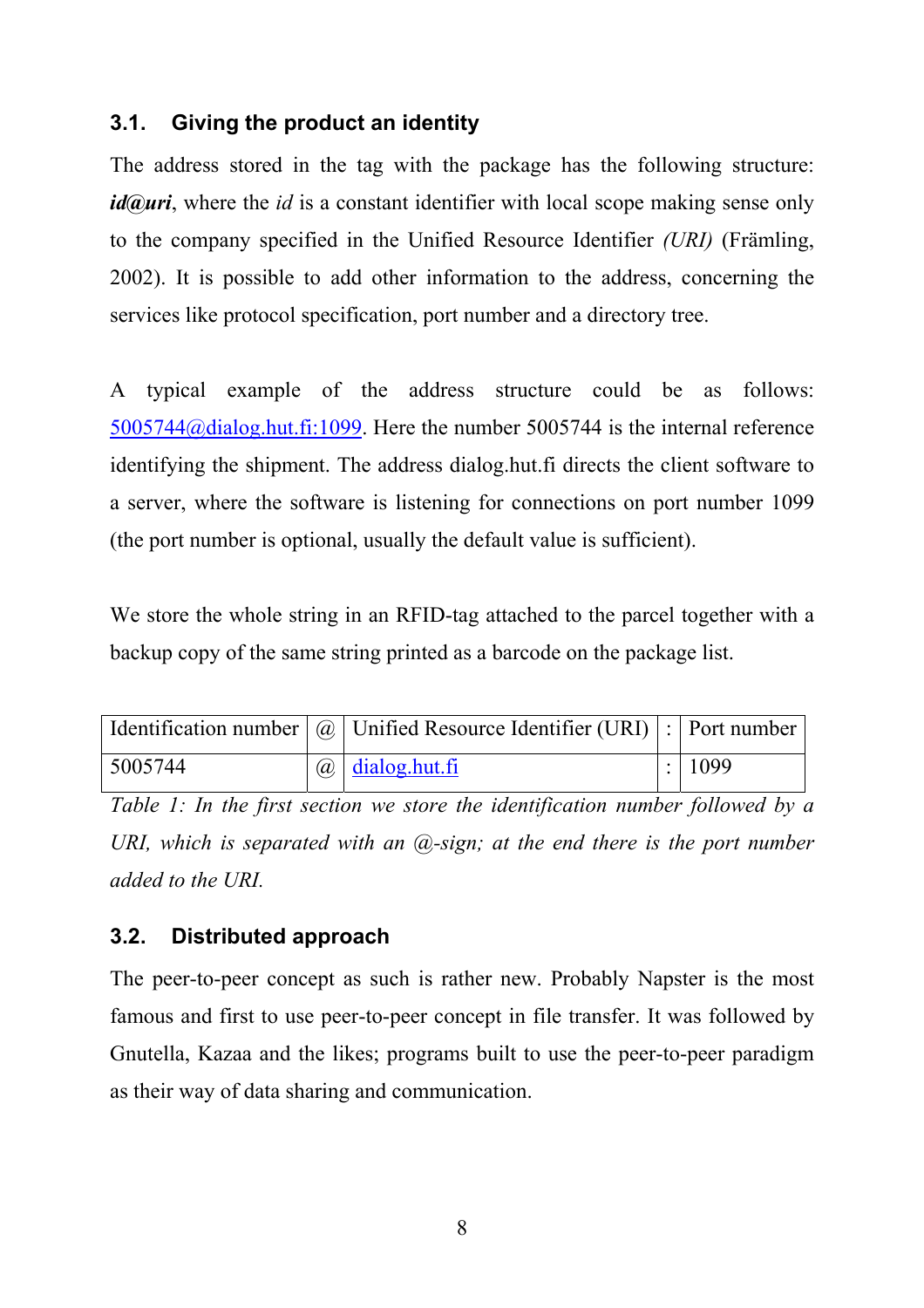Two companies should not need to involve a third-party in order to share information without a real service value in the intercommunication process. Therefore, the main objective of the *Dialog project* at Helsinki University of Technology [\(http://dialog.hut.fi/dialog\)](http://dialog.hut.fi/dialog) is a lightweight, collaborative tracking system that should avoid dependency on centralised proprietary servers. A peerto- peer (P2P) system with the following benefits:

- 1. **No centralised database or planning procedure necessary**. This means that new logistics service providers could readily be integrated into the architecture by updating the routing tables of the logistics network it connects to.
- 2. **Complex centralised optimisation algorithms would be replaced by simple, localised computations**. Moreover, dynamic changes or disturbances in the state of the logistics network could be taken rapidly into account.
- 3. **New service providers can dynamically plug-in into the logistics services once standardised service interfaces and software components have been developed**. Standardised software components would signify simple set-up of new services, which would make these systems interesting also for smaller companies, who do not have the capability to develop their own system from scratch.
- 4. **Standardised P2P communication means that existing collaboration and delivery networks between companies could be easily modified.** It would no longer be possible for a big company to tie up their subcontractors and force them to use only the company's own information systems.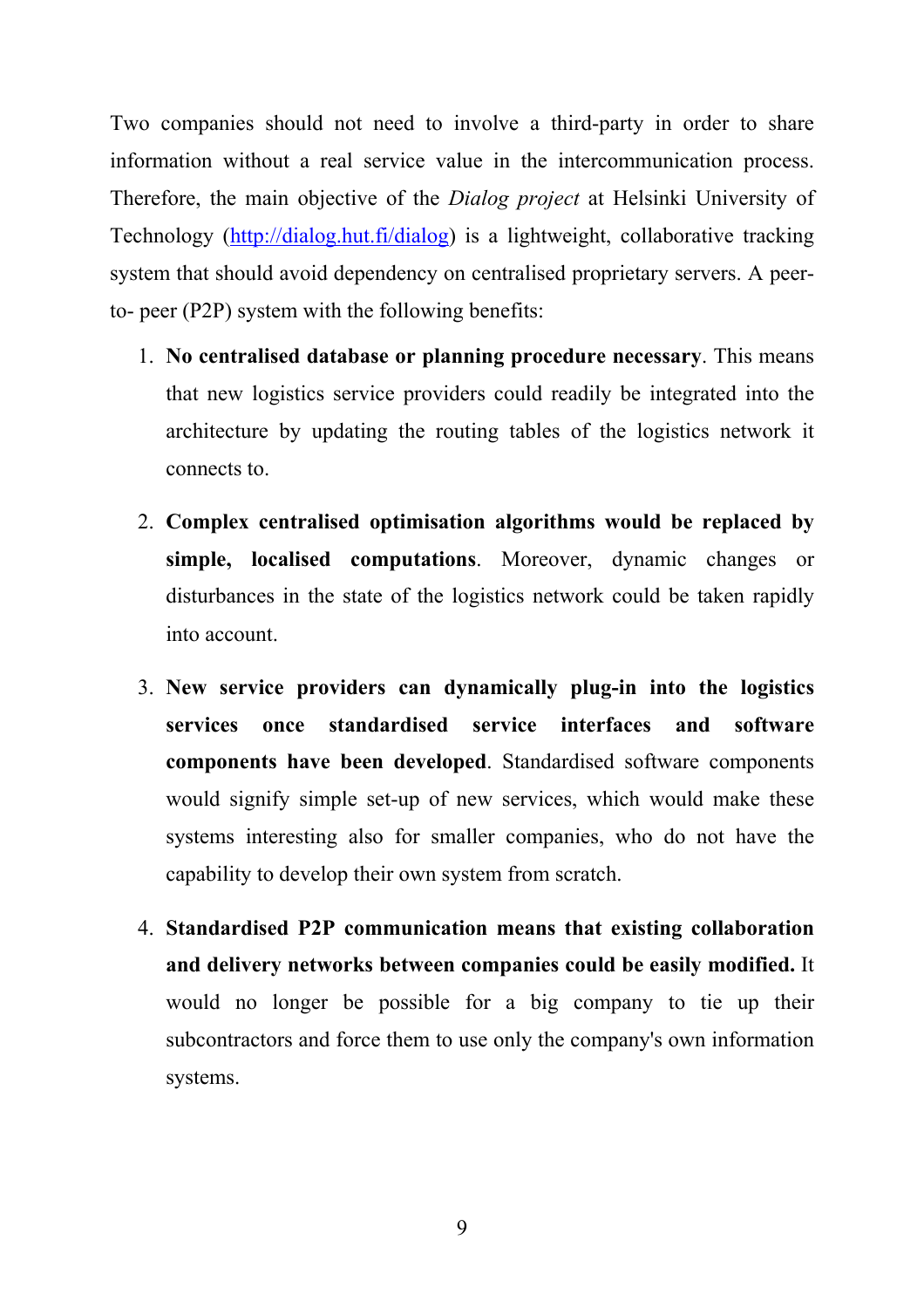# **4. SOFTWARE ARCHITECTURE**

The minimal Dialog software configuration consists of one client and a server. The clients control the reading devices and send tracking data to the appropriate server. The servers then communicate with each other in order to enable tracking data sharing and if necessary send warnings, damage reports, etc to one another. Other information, such as maintenance and disposal data, could also be shared using the same method

### **4.1. Checkpoints and server**

At the checkpoint we use a client computer that is connected to the tag-reading device. The reader acts as a terminal that communicates via radio with the basestation connected to the client computer.

In Figure 1 we have an example of how the parcel's (1) movements are tracked. When the parcel's tag is read at the checkpoint (2), the client computer connects to the web address stored as an URI in the tag (3). The client communicates with the server of the parcel's owner (4) using Java's Remote Method Invocation (RMI) protocol. Then the server updates the location directly to the internal company database (5) using Java DataBase Connectivity (JDBC) (Sun Microsystems, 2002).

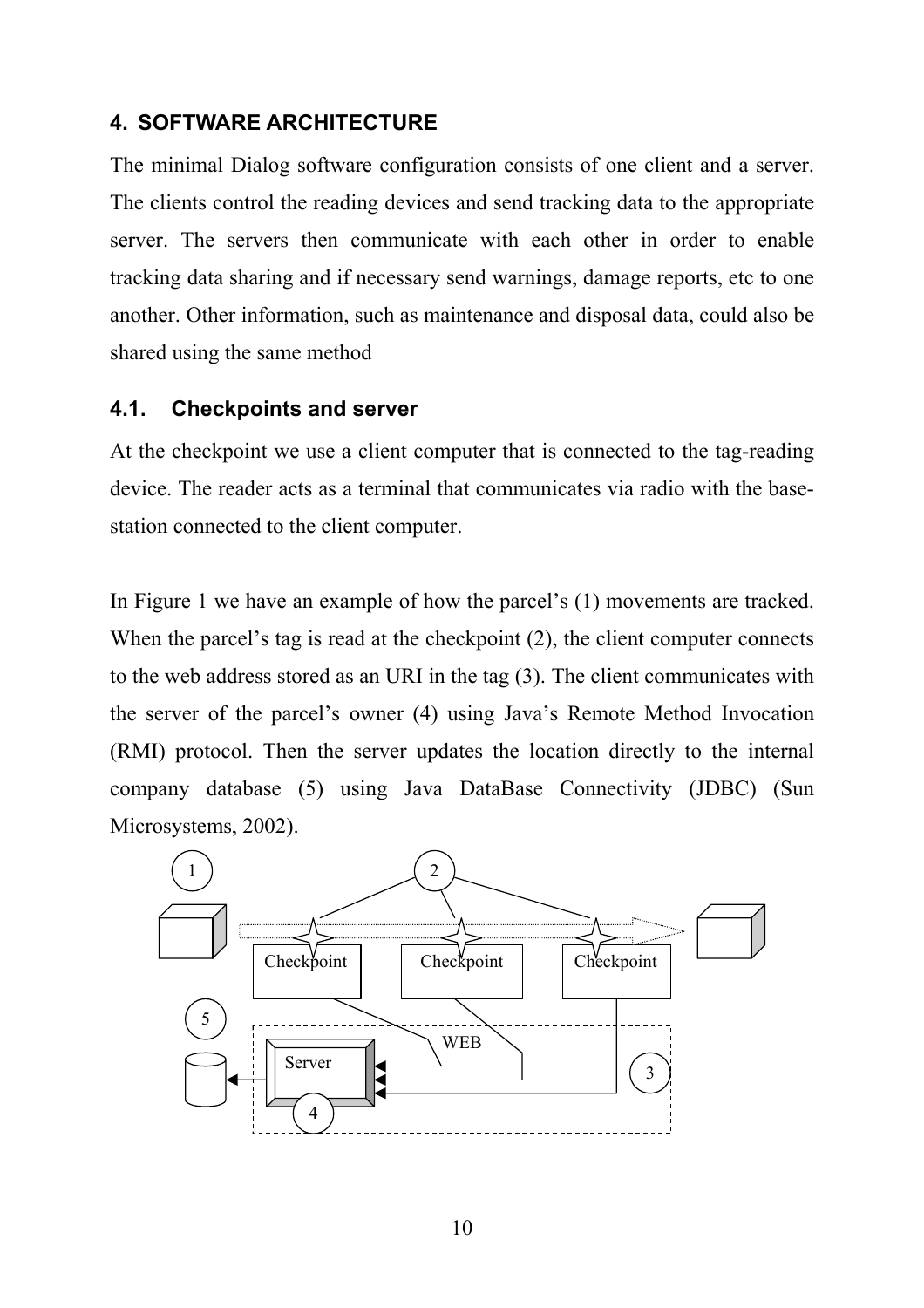*Figure 1: The parcel (1) moves through its transport route and is registered at the checkpoints (2), which then form a peer-to-peer connection using the address on the parcel via the web (3) to the server (4) of the parcel's owner, where the checkpoint data is entered into the database (5).*

#### **4.2. JAVA and RMI**

The Java programming language developed by Sun Microsystems has been defined with network programming in mind from the very beginning. The programs run in a Java Virtual Machine (JVM) that interprets the application and converts the commands to those natively used by the computer. This means that all programs work more or less the same in all operating systems and environments that have an implementation of the JVM.

Remote Method Invocation (RMI) (Sun Microsystems, 1998) is one of the features in Java that simplifies distributed computing. With RMI one can easily develop an object-oriented program that can share its objects along with their methods with a remote computer. In contrast, other distributed systems available usually permit only attribute transport between client and server.

Sun is also developing two other new mobile network computing schemes based on Java and experiences gained from RMI: Jini and Jxta. Jini is used for creating a general short-range mobile network and Jxta is aimed to make the developing of peer-to-peer systems easier. Both technologies are, however, still under development.

## **5. SWOT ANALYSIS**

The Dialog project started in the autumn of 2001, one of the goals was to prove the design concept in an actual environment. A suitable industry partner was found and the system is therefore currently in beta testing at the partner site in Finland. We use a rudimentary setup with only two checkpoints, one at the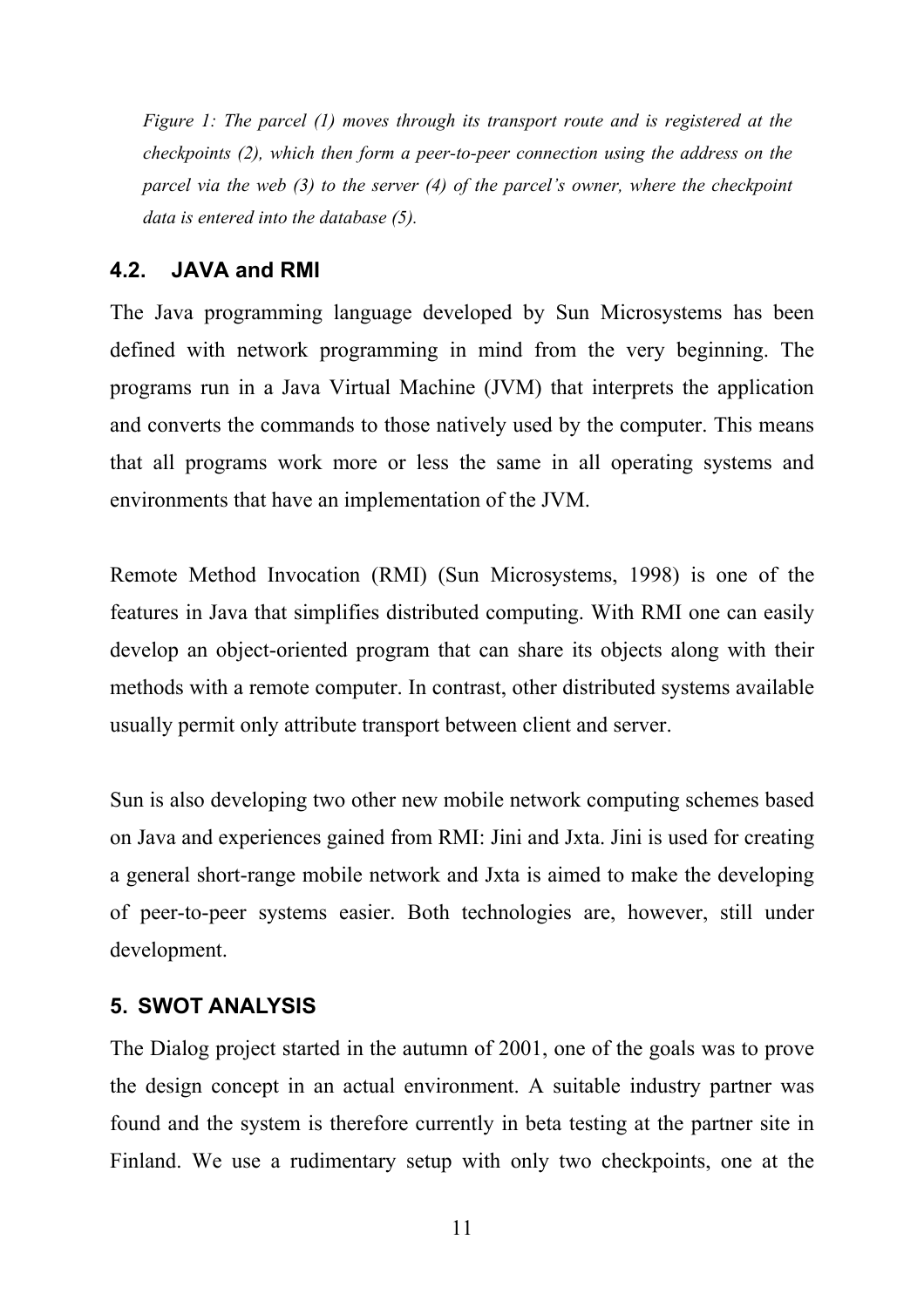packaging central at the sender end and the other at a reception point close to the construction site. At the time of writing this article we are closing in on the deadline of production use of the test system and things are looking promising.

# **5.1. Strengths**

The system automates checkpoint information handling and thus reduces human error. The personnel still has to make sure that all parcels going through the checkpoints are registered and that their tags are read, but nothing needs to be typed. Checkpoint information is automatically logged with the right party.

Reporting damages is made as simple as possible. When damage is noticed, only the quality of it has to be typed in. The damage report is sent to right parties automatically just by reading the tag of the damaged part.

The system improves product data management and offers new possibilities for life cycle management. Product data can be made accessible for specifically trusted parties. Other kinds of information such as maintenance and disposal information can also be made available in the same way.

Installation and configuration of both the client and server programs is easy. The server should install in less than an hour; the client side installation is even faster. Both systems require configuration only when they are started the first time.

## **5.2. Weaknesses**

The Dialog project is university driven, with limited resources. Consequently there is a risk that the technology will not become widely enough adopted in the industry for it to become a real option for tracking or information sharing.

12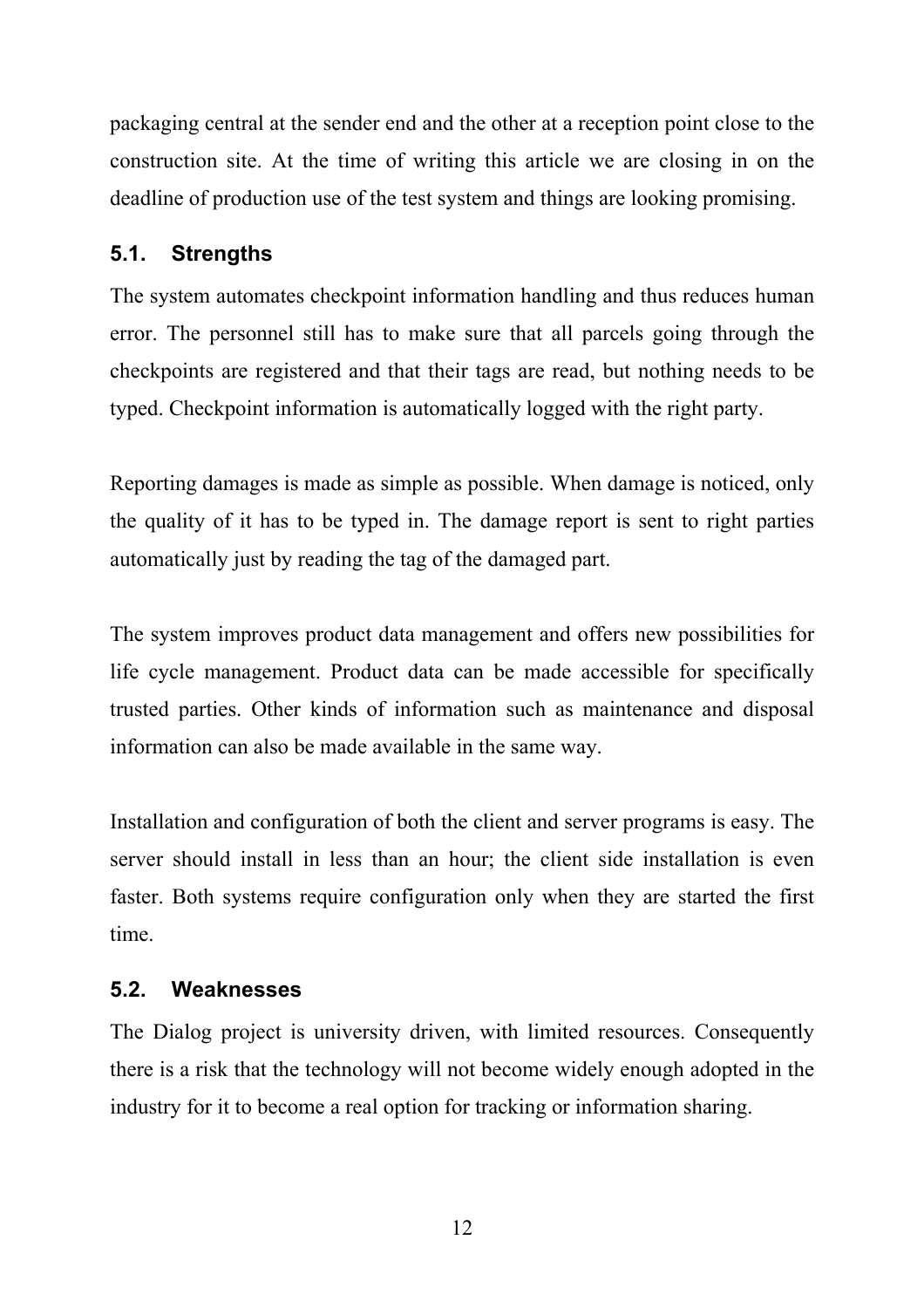## **5.3. Opportunities**

Since our research project is university based without direct economical profit as the main objective, we aim instead to create an open standard that anybody could implement. A wide adaptation of the technology could be a feasible opportunity.

# **5.4. Threats**

Software patents are nowadays used more to prevent others from using a certain technology than actually protecting innovations. Whenever there is a need for some sort of standardisation, they might present a threat.

As companies become more aware of the security hazards in using the Internet as a data transfer medium they are less and less willing to open new ports in their firewalls; every new hole means a new risk.

# **6. CONCLUSIONS**

The Dialog system proposes a universal encoding scheme that makes it possible to create a link between physical objects and the information and services concerning them. One main advantage of the system is that it uses existing coding standards and can therefore be put into use immediately. Current pilot installations for the tracking and tracing of items provide the necessary proof-ofconcept of the system and of the technologies being used.

The fact that the Dialog system is usable for connecting any physical object to its "virtual counterpart" signifies that user instructions, maintenance records and other information can be directly accessible just by reading the identifier tag. This approach could also be well suited for product life-cycle management, where information about any physical object remains tightly connected to it all the way from its conception to when it is finally destroyed or recycled.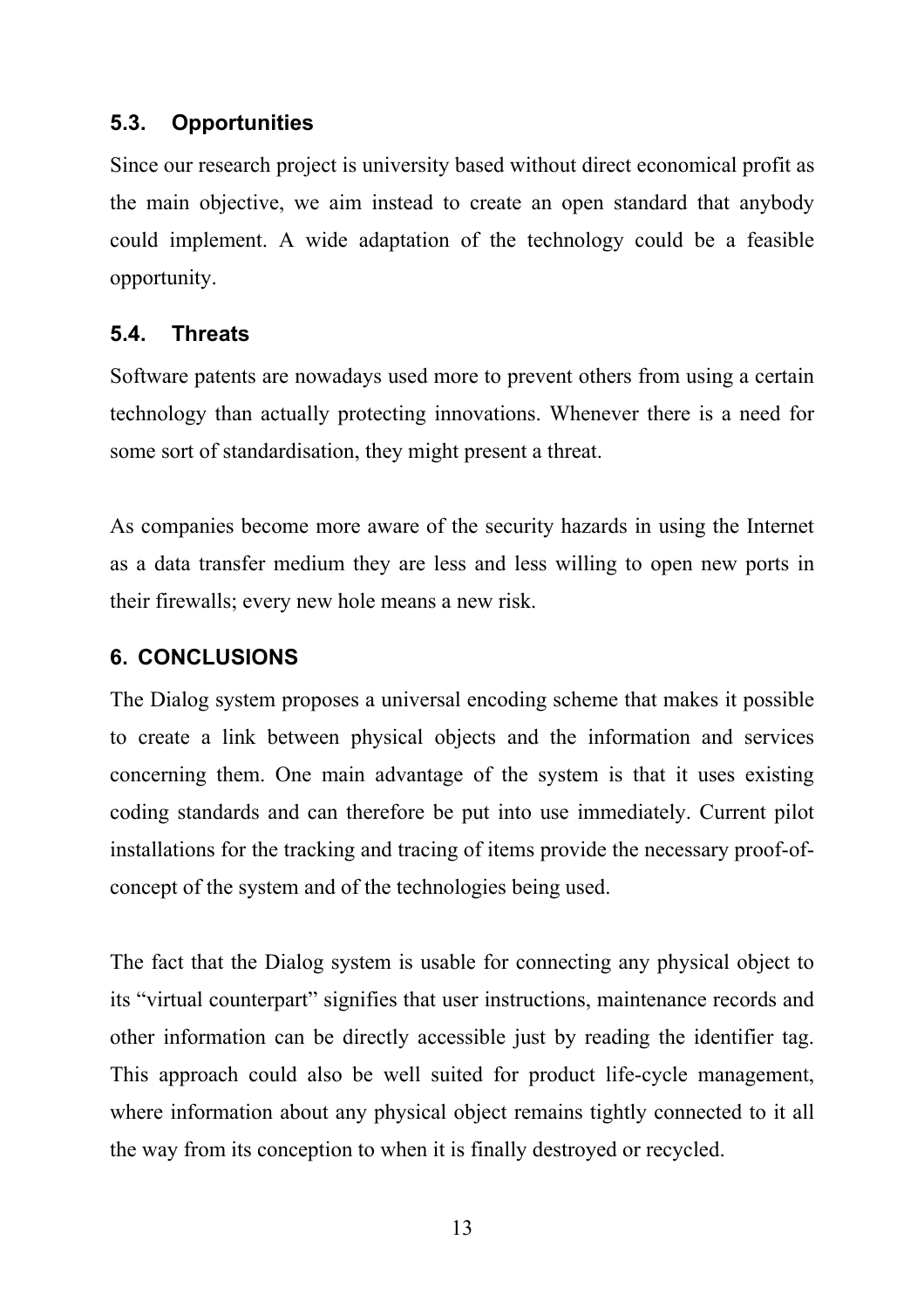#### **References**

Artto, K., Heinonen, R., Arenius, M., Kovanen, V., Nyberg, T., (1998), "Global Project Business and the Dynamics of Change", *Technology Development Centre Finland and Project Management Association Finland,* Helsinki, Finland

Booker, E., (1999), "Service Maps To Needs – DHL Lets Customers Dictate Which Services The Company Delivers", *Internetweek*, July 12 1999, p. 17.

Bowersox, D., Closs, D., and Stank, S., (2000), "Ten Mega-Trends that will Revolutionize Supply Chain Logistics", *Journal of Business Logistics*, Vol. 21, No.2, pp. 1-16.

Brock, D., (2001), "The Electronic Product Code (EPC), A naming Scheme for Physical Objects", *Massachusetts Institute of Technology*

Coia, A., (2001), "Express services unite Europe", *Logistics Management and Distribution Report,* Vol. 40, No. 9.

Cristopher, M., (1998), "Logistics and Supply Chain Management", *Pitman publishing,* London

EAN International, (2001), "Global Trade Item Numbers (GTIN), Application Guideline", EAN International, Online at: http://www.ean-int.org/, Visited January 8 2002

EU On-Line, (1999), "EU shopper deal gives two years of guarantees on goods purchases", Online at:

[http://europa.eu.int/comm/dgs/health\\_consumer/library/press/press31\\_en.html,](http://europa.eu.int/comm/dgs/health_consumer/library/press/press31_en.html) visited April 1 2002

Euwe, M.J. and Wortmann, J.C., (1998), "Logistics control enabled by  $IT - a$ window in the future", *Human Systems Management*, Vol. 17, No. 2, pp. 123- 133.